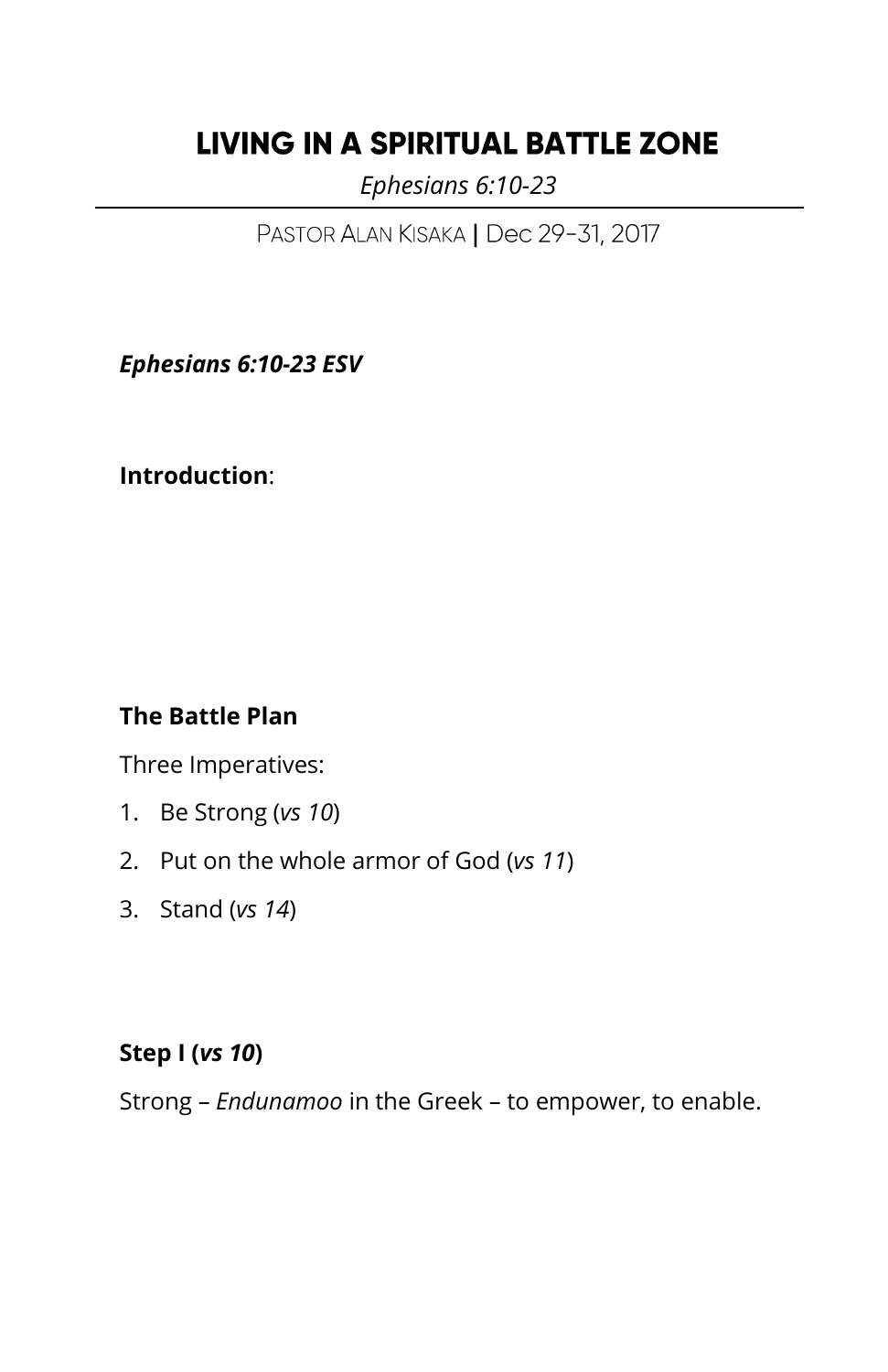#### **Step II (***vss 11-18***)**

Schemes – *Methodia* in the Greek – or orderly method or technical procedure.

- *Ephesians 4:14*
- *John 8:44*
- *Revelation 12:9*

# **The Nature and Scope of the Battle**

- *Daniel 10:11-14*

# **Step III**

# **Spiritual Weapons**

- Belt Truth
- Breastplate Righteousness
- Shoes Readiness/Gospel of Peace
- Shield Faith
- Helmet Salvation
- Sword of the Spirit Word of God and Prayer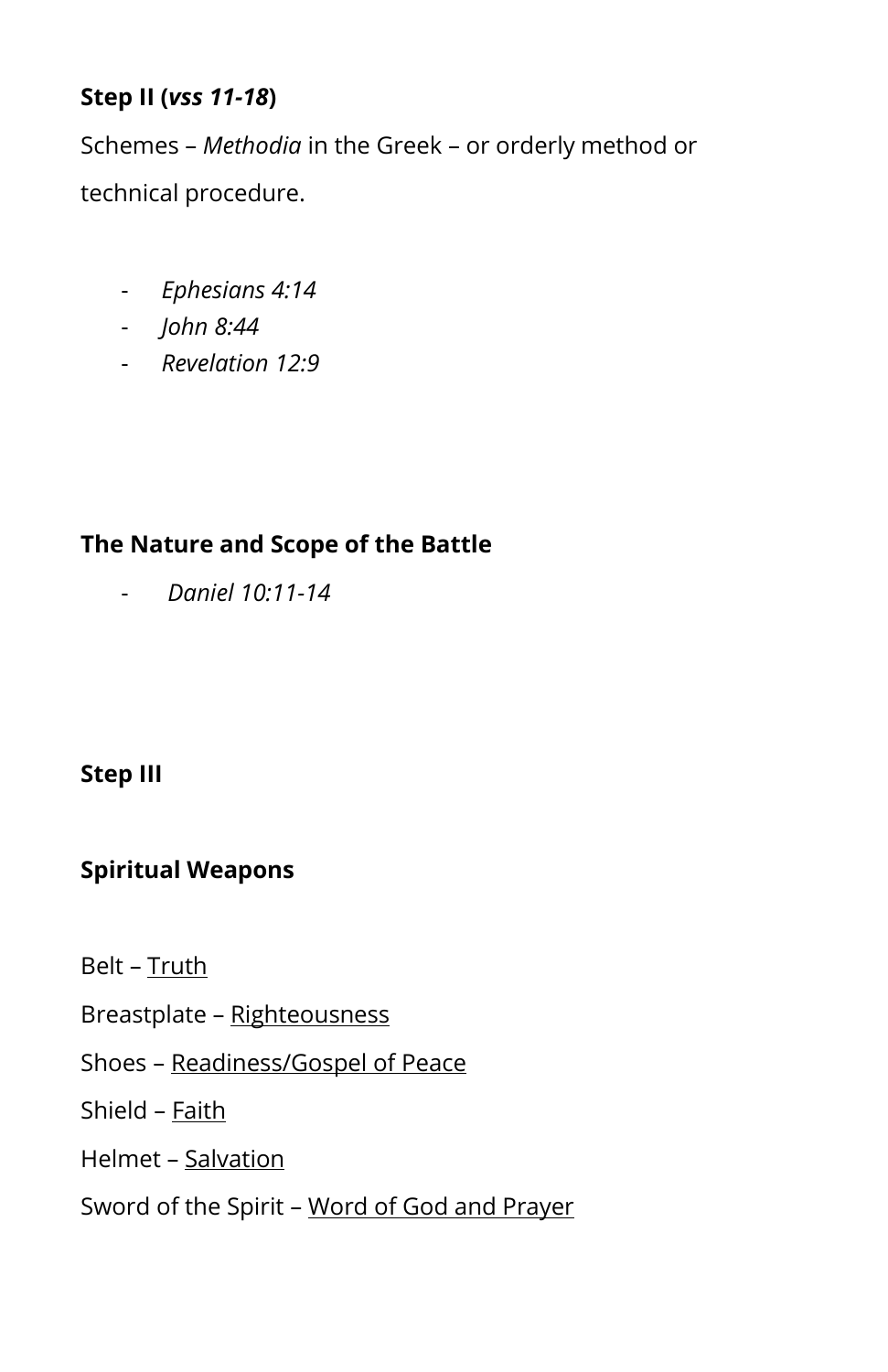### **Belt of Truth**

- *Ephesians 1:13*
- *Ephesians 4:15*

### **Breastplate of Righteousness**

- *Ephesians 4:22-24*

### **Shoes of Readiness/Gospel of Peace**

- *Isaiah 52:7*

# **Shield of Faith**

- *Ephesians 3:16-17*

### **Helmet of Salvation**

- *Ephesians 2:8*

# **Sword of the Spirit**

Bible reading plan by Alex Tran - (site owner requires registration of an email address in order to receive a free download of all the plans)

www.alextran.org/23-bible-reading-plans-that-will-satisfyanyone/